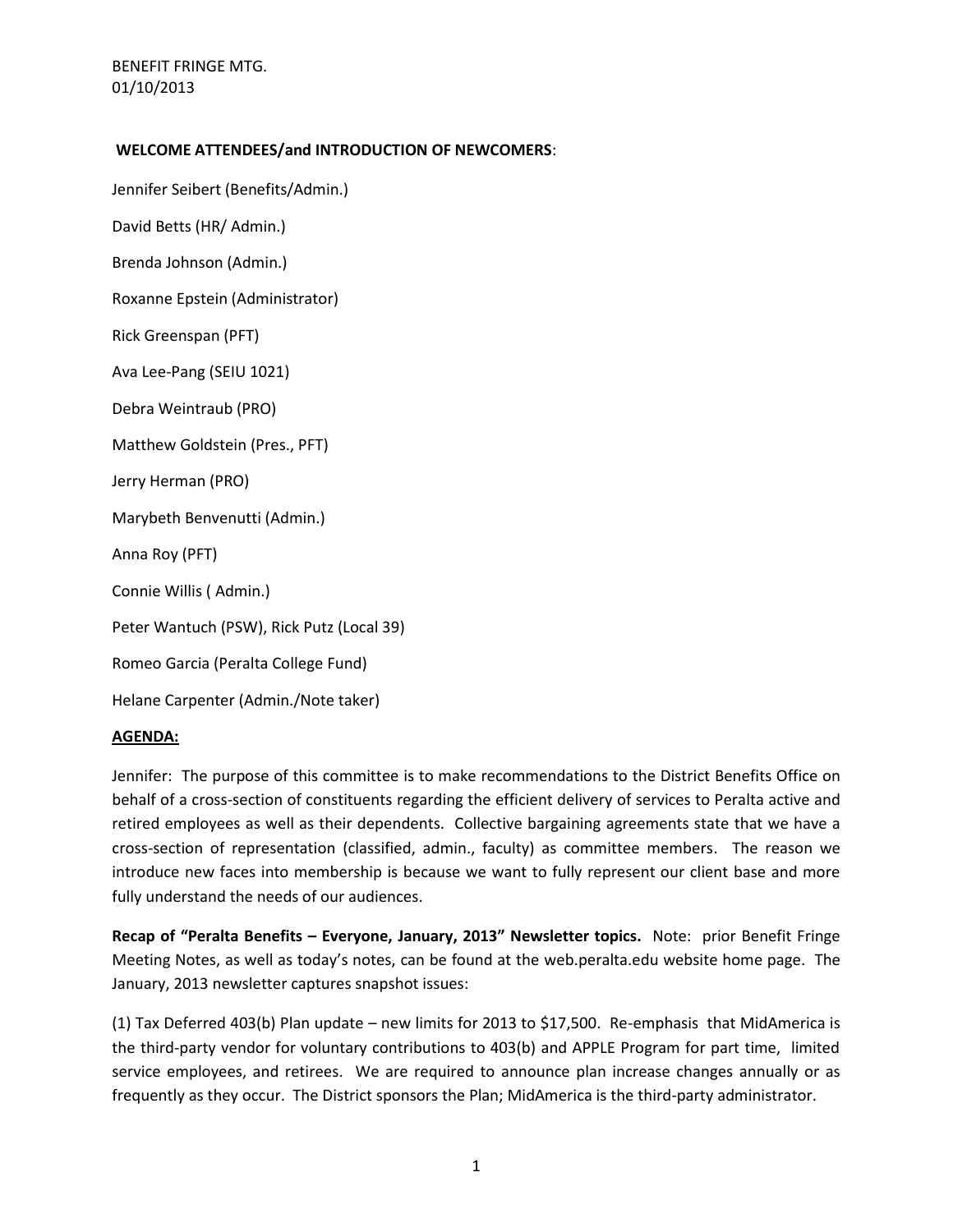(2) Compliance Corner announcing Health Care Reform 2013 update that medical premium costs will be reflected on W-2's issued by Peralta in 2013 for 2012 earnings.

(3) Fiscal Cliff update and the direct impact to Peralta employees. New regulations increase employee monthly contribution to the pre-tax commuting plan under IRS Code 132 to \$240 on a pre-tax basis. The limit was \$125 in 2012. The enrollment form can be downloaded from the website and submitted to Benefits by January 15, 2013. There are currently about 100 participants. Late breaking developments allow some flexibility for late enrollment beyond January 15, 2013 deadline; effective February payroll.

From 1964 until 2012, the District only offered two plans: self-funded and HMO. The District introduced a third plan in July, 2012. The purpose of **Table I** is to identify how people opted for the third plan. **Table II** identifies retiree distribution by retirement date and average age. **Table III** discusses how participation in the Medicare Drug Subsidy Program has yielded approximately \$1.5 million in subsidies over the past six years of participation.

**Website:** PSW tracts Benefits Information Center hits on a monthly basis. Cycles tend to be higher during enrollment periods. BIC hits have gone up approximately 20% over the past year (2012); information is available 24/7.

Marybeth Comment/Question: What is the efficiency of the outside mailing of "Peralta Benefits -Everyone" newsletter in addition to campus mailing and email distribution to active and retiree populations? Is this a possible "overkill of effort," and could possible cost savings be realized by discontinuing outside mailings? Suggestion that only newsletter be mailed to retirees to save the District money.

Jennifer: Transition to electronic communication infrastructure will occur gradually over time based on established infrastructure, policy, compliance, and what provides comprehensive access to employees. Note: Cost savings are actually achieved through mailings when mail is returned from the U.S> Postal service indicating that the recipient is deceased resulting in an unintended, yet cost effective, consequence.

David Betts: The majority of Local 39 comprised of custodians, grounds engineers, etc. who typically don't use email communication within the scope of daily work.

# **Medicare Enrollment Drive 2013**

Over the past five years, we have been stepping up our outreach efforts to increase Medicare enrollments for eligible members. The District saves money when members coordinate coverage with Medicare. As the primary carrier, Medicare pays the larger portion of the monthly premium thus reducing PCCD costs. The District saves money when an eligible member coordinates with Medicare. When eligible members and dependents turn 65, Medicare then becomes the primary carrier and pays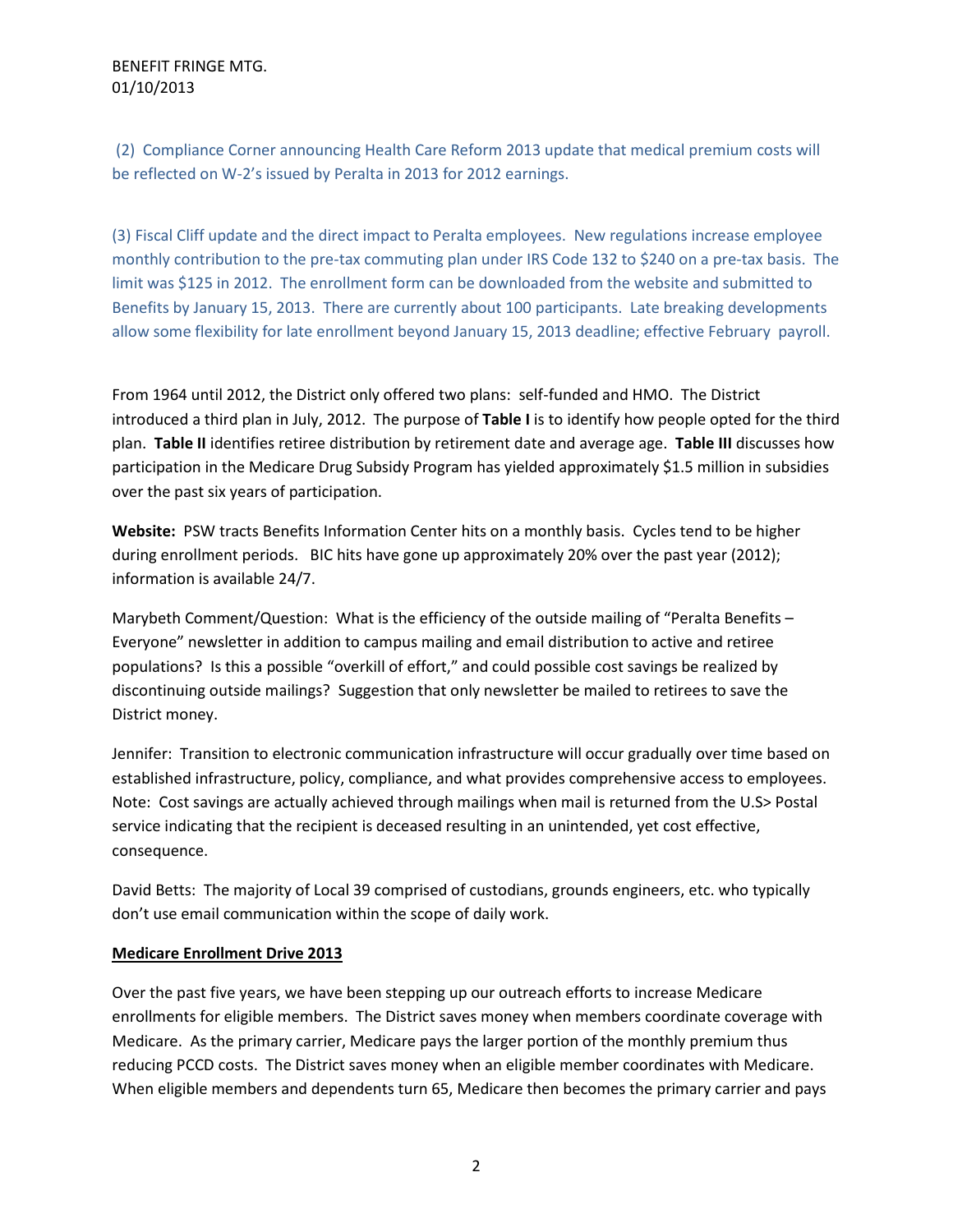the larger percentage of the monthly premium and claims. Example: if an eligible member over sixty five experiences a broken arm and the cost is, say, \$1,000, Medicare will pay \$800 of the expense leaving only\$200 of the expense to be paid by the District. However, if you are age 64 and not coordinated with Medicare, the District would pay the entire \$1,000 claim. That's the underlying operational concept with Medicare.

In 2011 we decreased the non-coordinated population of retirees and dependents by half with Kaiser.

Peter: We've gone from 85 to 34. There were claims of excess of \$2M dollars above, the stop loss of Kaiser, for large claims of retirees over sixty-five, who did not have Medicare as primary. That number will impact the renewal in some way, and that experience does continue to be a drag on the rates of Kaiser and CoreSource.

Jennifer: We have about a 90-day window in which to do our outreach and the current window starts in January. In past drives we have identified some of the reasons why eligible members and their dependents do not enroll in Medicare:

- 1. Because the District allows employees and retirees to cover eligible dependents, the eligible dependent doesn't necessarily have to be a retiree and may still be working. So we have two conditions where we have a PCCD retiree who is over 65 and eligible for Medicare, but has a dependent that may not be 65, is still working and may have coverage under another plan. So, while the retiree is eligible for Medicare, the dependent is not, and because we are still paying for the dependent, the District incurs the higher premium cost.
- 2. The requirement for Medicare coordination does not exist.
- 3. If someone is a Kaiser subscriber, Medicare may not offer out of service area providers/facilities that are in the Kaiser network.
- 4. Collective Bargaining Agreements are silent on the issue and./or do not outline consequence of non-conformance

Peter: There are about 34 subscribers with "special circumstances" who have not switched to Medicare. People go in and out of Medicare; the numbers fluctuate.

Announcement (Medicare Enrollment Drive) sent to retirees in the January, 2013 Peralta Benefits Everyone Newsletter. Information is provided on when to enroll, criterion for enrolling, etc. This information is provided annually to active employees and the guidance is provided upon retirement as well. It's on the website as well as mailed. Specific guidance is provided on the entire Medicare enrollment process.

FAQ's and answers:

- (1) When does an eligible retiree enroll?
- (2) When do dependents enroll?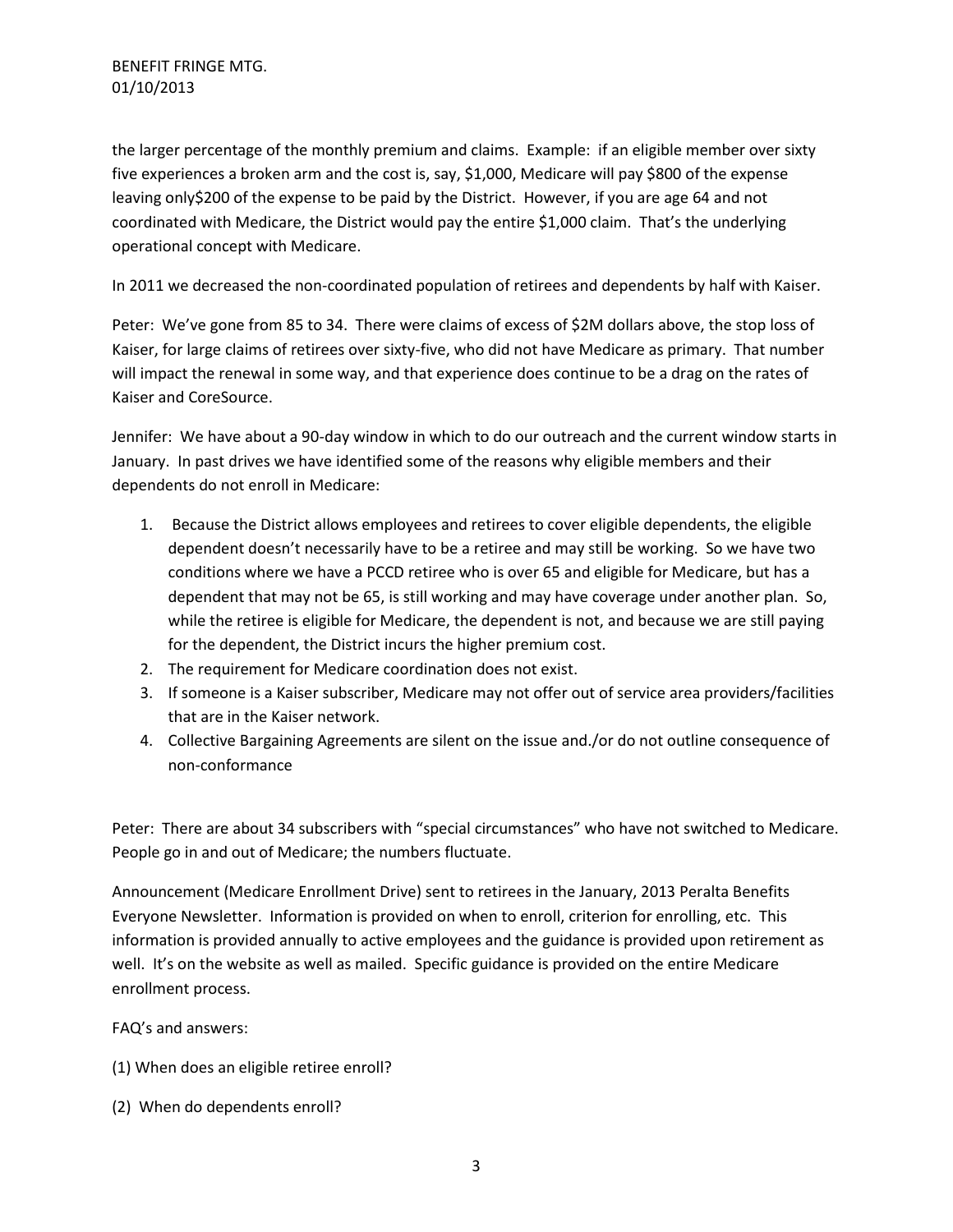- (3) Who do I contact to enroll?
- (4) Does Kaiser assess a penalty?
- (5) What are the benefits of enrolling in Kaiser Sr. Advantage?
- (6) To whom are Medicare premiums paid?
- (7) Who is eligible for reimbursement? (District reimburses the premium for retirees only)
- (8) What if I'm on the self-funded plan?

Jennifer: Scenarios vary. At some point it was decided that Medicare, Social Security, Kaiser, etc. all come and participate in the Medicare Workshop and answer questions across the board.

Debra: PRO will conduct telephone outreach to facilitate increased Medicare coordination with retirees who are eligible but have not yet switched over to Medicare. There are no legal mandates that force retirees to switch. We'll just keep trying to get another ten or twelve to go along with the program and save money for the District.

Jennifer: Quarterly purge of records helps identify who is or isn't eligible; we go through mailings and use an interactive database of Social Security records to identify if an individual is still living.

Jerry: First of all, we're only dealing with pre-2004 retirees, right? After 2004, eligible retirees having reached age 65 are mandated to enroll in Medicare. The good news is that we're dealing with a number that will continuously go down over time.

Jennifer: Keep in mind that even in the 2004 group, we have members with spouses who may not be eligible. In any event, the District/Benefits will continue its outreach to bring those numbers down.

Brenda: Something could be developed to give clear guidance on Medicare enrollment scenarios, to demystify the process, point out cost saving benefits to the District, and make clear the benefits to subscribers.

Jennifer: Medicare coordination primarily applies to retirees. Once a year, Medicare comes here to the District to answer questions which will be part of the Medicare Enrollment Drive in February. Medicare, Social Security, as well as our other vendors will be present to answer questions.

Medicare  $5<sup>th</sup>$  Annual Drive: Announcement has been sent, scheduled for February  $5<sup>th</sup>$ , 2013. The workshop will focus on Medicare coordination, emphasize what every surviving spouse should know; Medicare and Social Security representatives will be present as well as other vendors.

Preliminary telephone outreach will be conducted to facilitate participation by Jay Quesada and Linda Japson; enrollments will be effective July 1, 2013. Over the past two years I have observed that people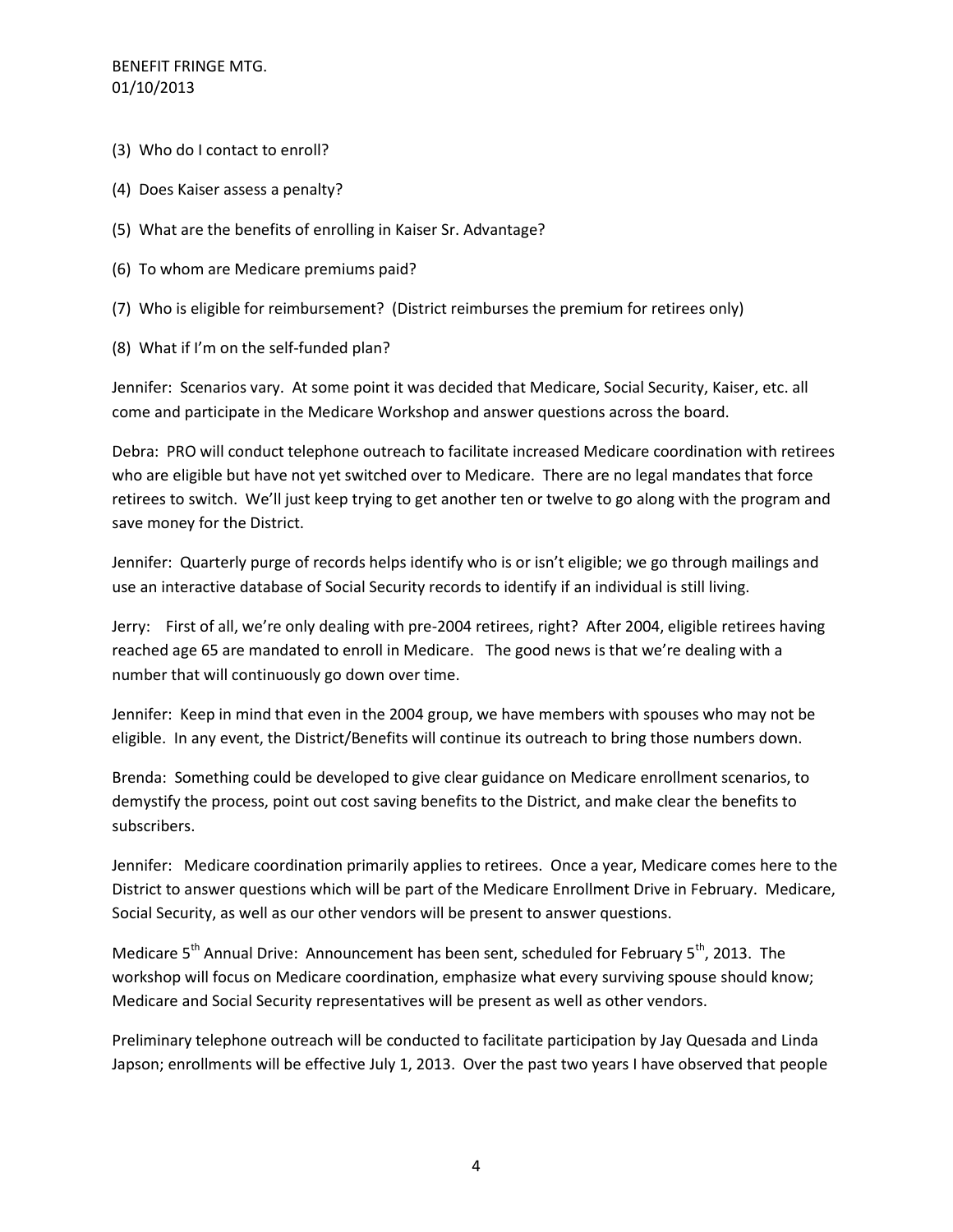do come on and off Medicare. This is an annual effort that allows us (the District) to clean up our records and control enrollments.

### **JOINT POWERS AUTHORITY**

Jennifer: Re-visitation of JPA rationale – Why are we doing this? Consideration of the JPA resulted from an outgrowth the collective bargaining and the double-digit increase in Kaiser rates. Successor Agreements from the Spring/PFT Contract language says we are to do a feasibility study. Let's review what have we found during the exploration and what are the considerations involved in a transition to a JPA.

Who can mirror the plan design we currently offer our employees?

Which partnership would mirror the plan design that we currently offer both active employees and retirees?

Is there a designated time (calendar year or fiscal year timeline) in which we are mandated to enter or exit the partnership?

Is there a minimum commitment time given our current three-year commitment?

Which JPA partnership would best serve considering all variables?

What time should PCCD enter into agreement?

What about time commitment?

Who did we look at: Alliant, ASCIP, SISC, Recovery Team (all shared risk pools).

These are the common questions and considerations which have come out of our discussions thus far.

#### **NEGATIVE CONSIDERATIONS**:

JPA's can become insolvent; they can become bankrupt.

Will District loose flexibility and control?

Connie: My main concern is that the JPA choice restricts PCCD control and flexibility especially concerning contracts. That's a big concern. Granted there may be cost savings, but would trade off flexibility and control.

Rick: Sounds like the existing PPO system would not fit into the JPA model. Also, retirees would be too expensive. Is it possible to just move active employees into a JPA? Suggestion that a spreadsheet be prepared reflecting cost savings or losses over a five year projection before a decision for JPA model is recommended. Underlying concern is whether retirees can be moved into a JPA without incurring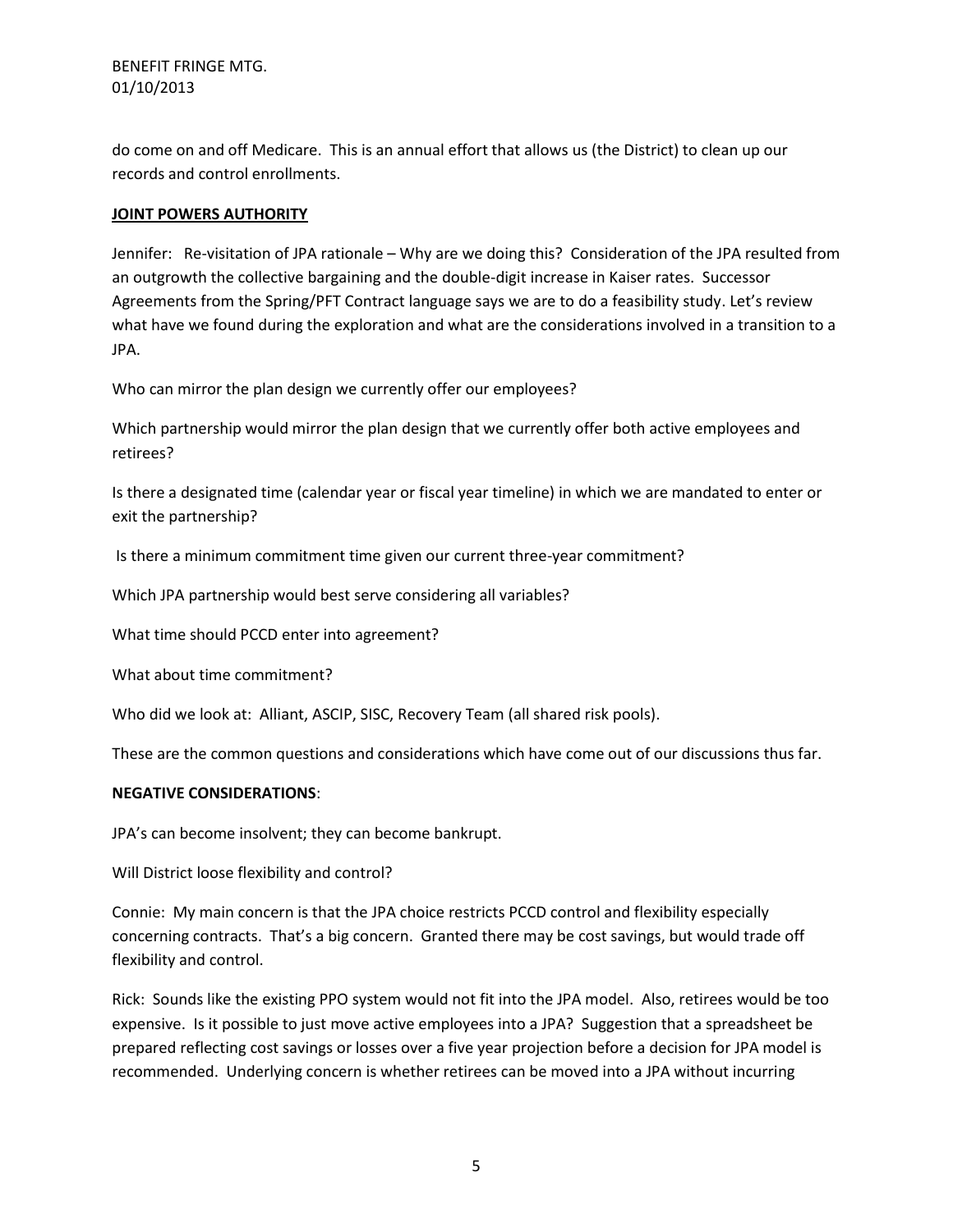considerably more cost to the District. Cost of active employee pool would be less costly due to age factor.

Recommend a three-year projection, retaining the same level of benefits where the active and retiree Kaiser group enters a JPA, and given all of the extenuating variables, determine numeric values on whether it will be (hypothetically) cost effective or not cost effective to the District to enter into the JPA model.

Jerry: First of all we have four segments of benefit recipients: active, retirees, PPO, and Kaiser. First we eliminate the PPOs, retirees they're not going to take. So, what we're left with are active employees in Kaiser which are about a quarter of the benefit recipients we're talking about. There seem to be enough problems here; I'd like to see some real, hard, cost savings numbers –is it going to save us (PCCD) money and give us the same benefits?

Peter: Everybody is ignoring the elephant in the china closet – the Affordable Care Act may transform how benefits are done in the United States. It is unfolding in its development throughout 2013 for an effective date of January 1, 2014. Kaiser has announced that , through the Affordable Care Act, an individual can go through his/her employer to purchase benefits. The ACA will allow purchase through their exchanges. Jennifer and I both have documentation that emphatically states that once you enter into a new program, you are locked into that contract for a minimum of 24 months. The escape clause is that you cannot re-enroll or come back into Kaiser in any other form.

My best recommendation is to not lock into anything until after January, 2014 to see what options would be available at that time. So, why lock yourselves into something for 24-months (which Kaiser will hold you to), when everyone in this room, including myself, may be going to an exchange? There will be gold, platinum, bronze exchange plans in California (State run).

As your consultant, I would be charged then (in January, 2014) with an analysis.

Eva: (inaudible) …I would not recommend JPA.

Connie: I heard the JPA presentations; I really didn't like them. It has been a pleasure and learning opportunity and I'm pleased to have served on this committee. Passing off Administrator representation to Brenda Johnson and Marybeth Benvenutti; this will be my last meeting. However, I want to go on record that I do not like the JPAs nor would I vote in favor of them.

Jerry: I motion that JPA consideration be tabled until the first meeting of this committee in Jan., 2014 with an understanding that our consultant will have an analysis and perhaps a recommendation for us at that time.

Motion is seconded.

Vote: all in favor; no nays.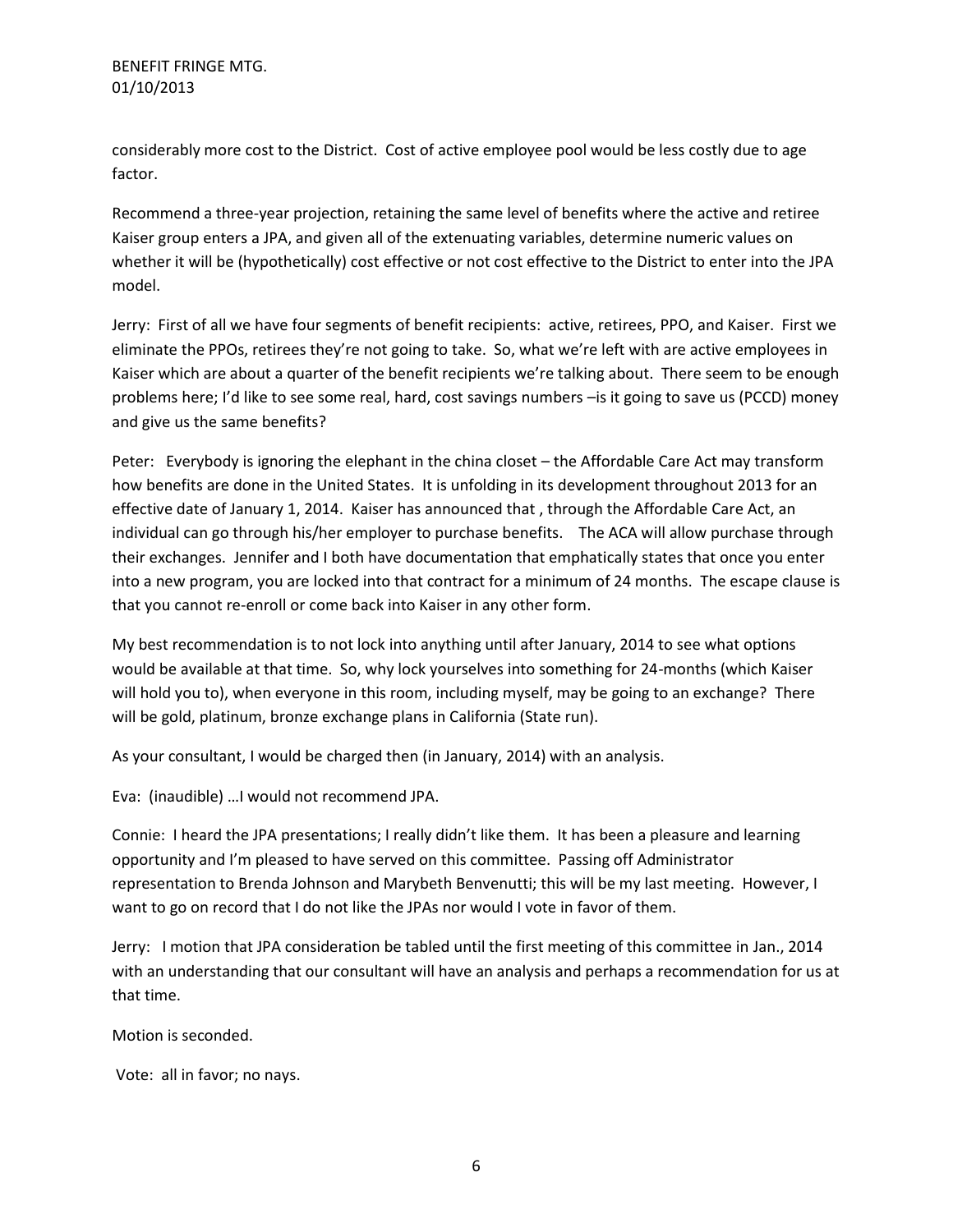### **Out of California Claims:**

### **Peter Wantuch (PSW Benefit Resources)**

**Question:** Had there been a national Blue Cross Network in existence, how much money would have been saved? About 1.2M could have been saved. It will have one in the next few months, but the question is how was the \$1.2M determined? What services were re-priced at a national level, and for what types of claims? (We're) re-visiting the "senior management conversation" on this. This issue would also have a large impact on re-insurance contracts.

Consultant cost analysis (see agenda), inpatient charges of about \$300,000, other hospital was another \$217,000-\$218,000. The professional non-facility was another \$500,000 - \$900,000 for out of hospital facilities, non-prescription drug claims. So I think that answered the question (Sarah) asked at last month's meeting.

For those people who wanted to know what we have on health care reform, we have very detailed information that everybody should look at. In 2012, a lot had to do with Summary Plan Descriptions and summary plan coverage which had to be provided in succinct, understandable language of only a few pages in length. Also, Peralta had to disclose what the value of the medical and EAP coverage were on 2012 W2s.

Going into 2013, the issue is the Flexible Spending Account which has a maximum calendar limit of \$2,500.

Employee Notices of Exchanges: The government in California will start issuing notices. Due to the Affordable Care Act, every state in the Nation will be required and funded to create a State Exchange. Each exchange will be an opportunity for an individual to purchase medical coverage in this platinum, gold, silver, or bronze configuration, and if the employer does not have some sort of plan, they will pay a penalty whereby the employee will be able to go through an exchange. It's rumored that exchange rates will be, on average, lower than employer rates. Rates will be indexed to salary so that it's possible that costs could be as low as 50% of current costs. Employers could then disband group coverage, pay employee the cost of coverage, and allow employees to purchase coverage through the exchange without exclusions of pre-existing conditions, limitations, and all the insurance companies are submitting proposals on what benefits they will offer through these exchanges.

This is the main reason for deferring consideration of the JPA. This is huge and will change the landscape on how medical benefits are purchased.

In 2014: We've talked about mandates, health insurance reform, premium restrictions against subsidies, non-discrimination based on health status, no annual limits, waiting periods will be limited, etc.

Employer Wellness Programs: Credit incentives indexed against salary; while not currently applicable to PCCD, in some cases employers can give up 20% bonuses for employee participation in bone-fide